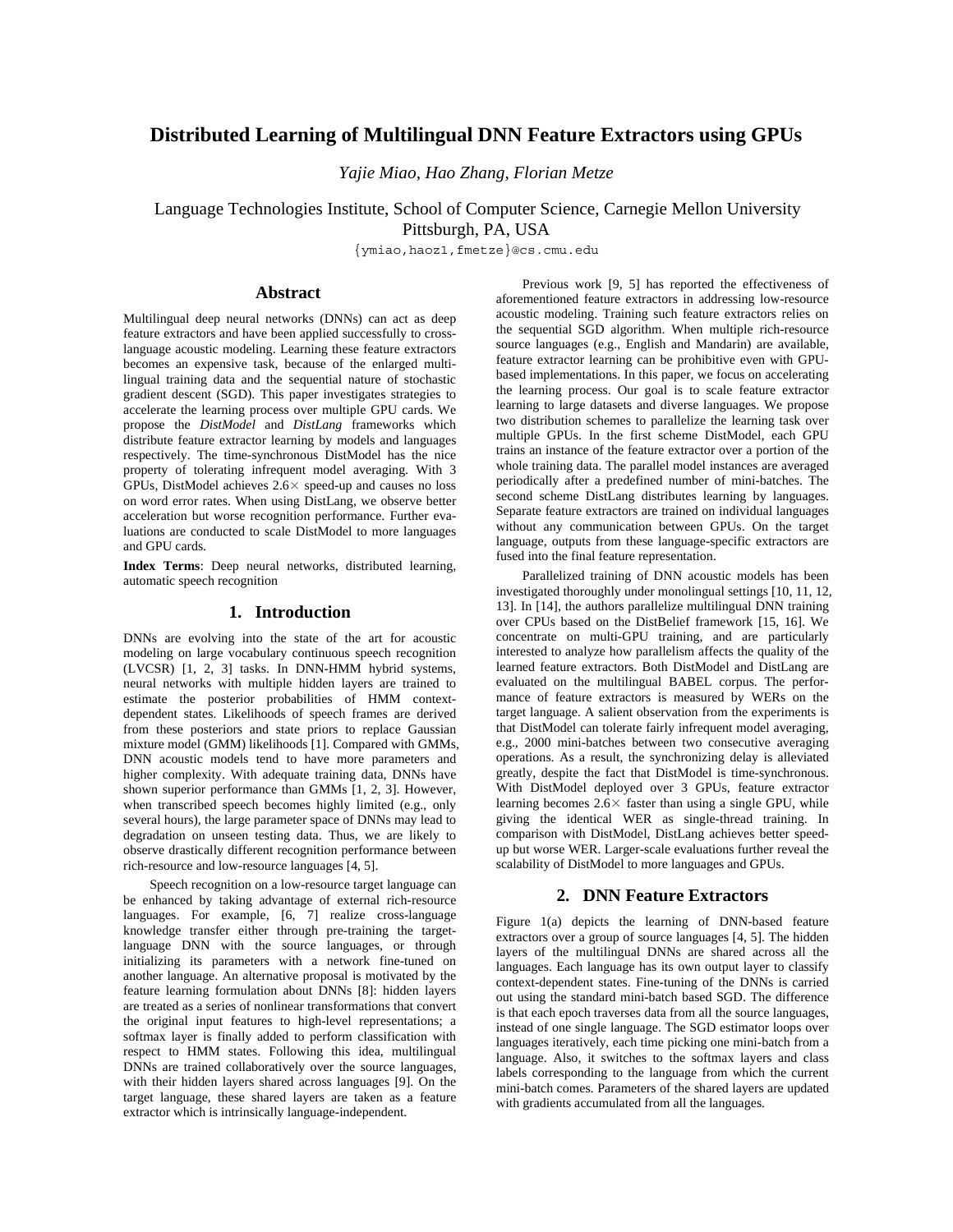

Figure 1. (a) *Learning of feature extractors over source languages*; (b) *applying this extractor to the target language for cross-language hybrid system building*.

When the multilingual DNNs are trained, the shared hidden layers serve as a language-universal feature extractor [9]. On the target language, as shown in Figure 1 (b), a hybrid system is built using features generated from this extractor, instead of the raw acoustic features (e.g., MFCCs). The DNN in this hybrid system is trained to estimate posterior probabilities of the target-language HMM states. This crosslanguage acoustic modeling approach enables knowledge transfer across languages and thus improves the recognition performance on the target language, especially when the target language has limited transcribed speech [5]. This differs from [9] in that on the target language, we are building a fullyconnected DNN model, while [9] re-estimates a single softmax layer over the extracted features.

## **3. Distributed Feature Extractor Learning**

Ideally, feature extractors introduced in Section 2 are trained over rich-resource languages with adequate data. However, training based on SGD is sequential and hard to be parallelized. This makes feature extractor learning an expensive task, even with the powerful GPU cards. We aim at distributing computation over multiple GPUs, and two parallelization schemes are presented to accomplish this.

#### **3.1. DistModel: Distribution by Models**

Model averaging [10, 17, 18] has been exploited on distributed learning problems, for both convex and non-convex models. We port this idea to distributed training of multilingual DNN feature extractors on GPUs. The implementation is straightforward. Training data of each language is partitioned evenly across all the GPU threads. Suppose that sources include 3 languages each of which contains 100 hours of training data. When distributing training to 4 GPUs, we assign to each GPU 75 hours of data, i.e., 25 hours from each source language. Different GPUs have no overlapping on their data. Then, each GPU trains the feature extractor as described in Section 2. After a specified number of mini-batches, feature extractor instances from the individual GPUs are averaged into a unified model. We refer to the number of mini-batches between two consecutive averaging operations as *averaging interval*. Note that both the language independent (shared hidden layers) and the language specific (softmax layer) parameters are averaged. The averaged parameters are sent back to each GPU as the new starting model for the subsequent training.

DistModel is inherently time synchronous in that the parallel threads have to wait for each other to perform model averaging. This tends to cause delay, especially when the frequency of model averaging is high or some computing nodes run slowly. Compared with the more popular asynchronous methods [11, 13, 14, 15, 16, 18, 19], time synchronous methods generally achieve worse acceleration. However, we discover that on this particular feature learning task, DistModel is robust to large averaging interval up to 2000 mini-batches. This is partly because multitask learning performed by each GPU prevents local optima on the multilingual DNN models. The averaged feature extractor still provides unbiased feature representations, even after SGD has processed many mini-batches of training examples on each GPU. Because of this, delay resulting from model averaging ends up to be a tiny fraction of the entire training time. We are confident to think that DistModel has comparable efficiency with asynchronous implementations. This is also demonstrated in Section 5 by comparing DistModel with previously reported results [12, 13].

#### **3.2. DistLang: Distribution by Languages**

Another way for distributed learning is to train the feature extractors independently on individual source languages. Each GPU uses the complete data from one language and trains the normal DNN model. Figure 2 depicts the idea of DistLang by showing *N* source languages which translate to *N* separate feature extractors after DNN training. On the target language, each speech frame is fed into these extractors. The *N* separate feature representations are fused to form the input into the target-language hybrid DNN. We apply two methods for this feature fusion.

Assume that the feature dimension emitted from each extractor is *D*. Our first method *FeatConcat* borrows the idea of MLP feature merging proposed in [20, 21, 22]. We concatenate outputs from the language-specific feature extractors into a single vector which has the dimension of  $N \times D$ . In the second method *FeatMix*, we fuse the feature representations via a linear weighted combination. More formally, given the target-language input feature **o***t*, the feature representation from the *n*-th feature extractor is denoted as  $f_n(\mathbf{0}t)$ . The combined feature vector can be computed as



Figure 2. *DistLang for distributed feature extractor learning. Top: each GPU trains a feature extractor on each language. Bottom: on the target language, outputs from individual extractors are fused into a unified feature representation.*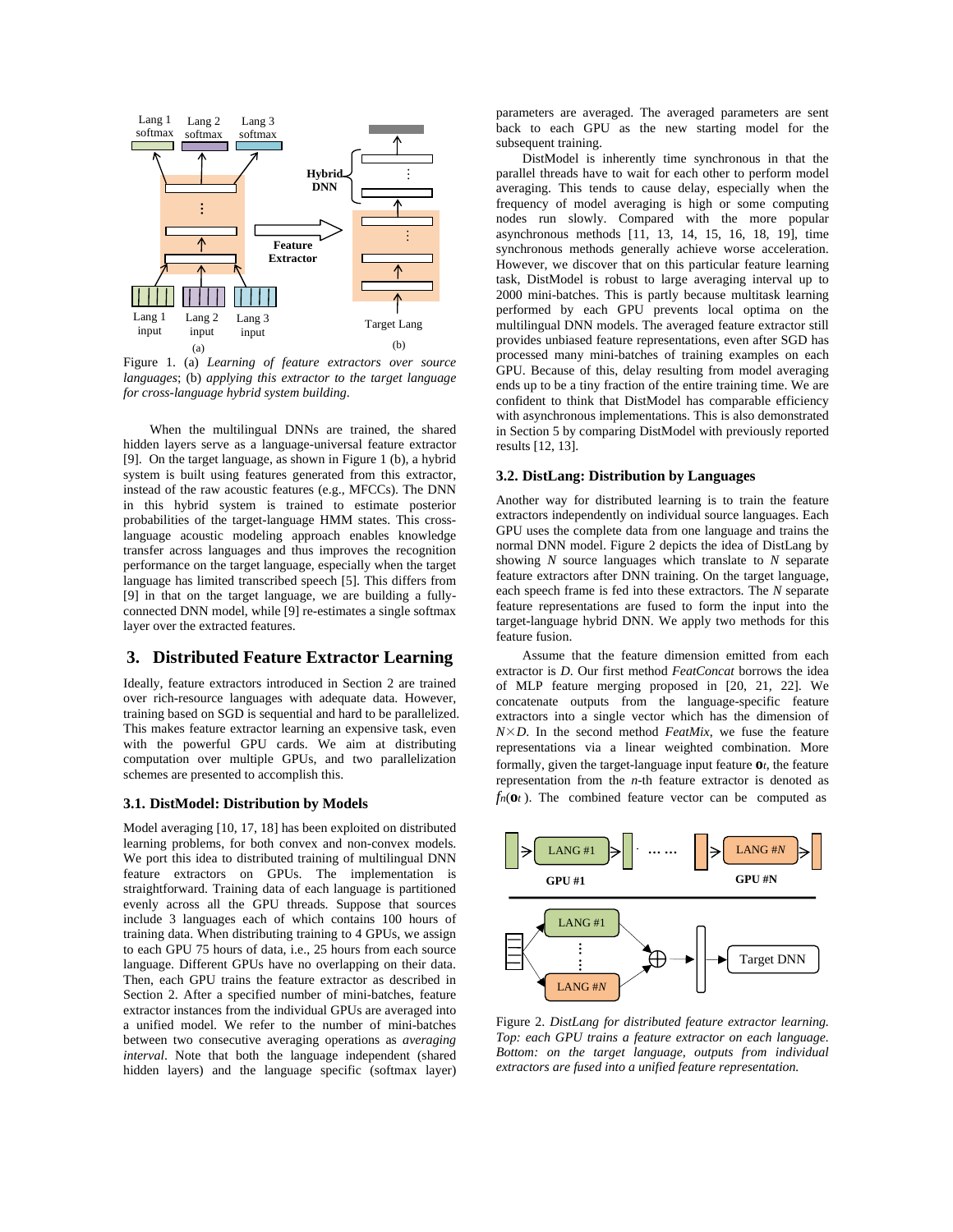$$
\mathbf{c}_t = \mathbf{b} + \sum_{n=1}^{N} \mathbf{a}_n \otimes f_n(\mathbf{o}_t)
$$
 (1)

where the *D*-dimensional vector **a***n* contains the mixture weights for the *n*-th extractor, **b** is a *D*-dimensional bias vector, and ⊗ represents element-wise product. We do not define the values of **a***n* and **b** in advance. Instead, they can be learned during training of the target-language DNN through backpropagation (BP). If each hidden layer of the target-language DNN has *M* units, then the sizes of the input layer weight matrix are *NDM* and (*N*+1+*M*)*D* for FeatConcat and FeatMix respectively. Therefore, this FeatMix method helps to shrink the parameter space of the target-language DNN model. We expect FeatMix to be particularly advantageous when we have many source languages (i.e., a large *N*) and the target language has highly limited training data.

A notable difference between DistModel and DistLang is that the parallel GPU jobs in DistLang are completely independent without any mutual communication. DistLang incurs no delay cost from thread synchronization. Also, when a new source language becomes available, we only need to train the language-specific feature extractor on this new language. However, in order for inclusion of a new source language, DistModel has to retrain the entire feature extractor from scratch. One caveat of DistLang lies in the limitation that the number of GPUs is hardcoded by the number of source languages. In comparison, DistModel is more flexible and can make use of an arbitrary number of GPUs.

## **4. Experiments**

### **4.1. Experimental Setup**

Our experiments are conducted on the multilingual BABEL corpus collected under the BABEL research program. The corpus has covered a wide range of languages including Tagalog, Pashto, Bengali, etc. The full language pack (FullLP) of each language contains around 80 hours of telephone conversational speech for training and 10 hours for decoding. On each language, there is also a low-resource 10HrLP condition under which only 10 hours of transcribed speech are allowed to be used for system building. We take the 10HrLP condition of Tagalog (IARPA-babel106-v0.2f) as the target language. The source languages include the FullLP sets of Cantonese (IARPA-babel101-v0.4c), Turkish (IARPAbabel105b-v0.4) and Pashto (IARPA-babel104b-v0.4aY). We measure the quality of multilingual DNN feature extractors based on WERs of hybrid systems on the target language. For fast turnarounds, we select 2 hours of speech from the 10-hour decoding data as the testing set. Decoding runs use a trigram language model built from the 10-hour training transcripts.

On each language, we build the GMM-HMM system with the same recipe. An initial maximum likelihood model is first trained using PLP+delta+acceleration features with mean normalization. Then 9 frames of PLPs are spliced together and projected down to 40 dimensions by linear discriminant analysis (LDA). A maximum likelihood linear transform (MLLT) is applied on the LDA features and generates the LDA+MLLT model. Finally, to deal with speaker variability, speaker adaptive training (SAT) is performed using featurespace maximum likelihood linear regression (fMLLR) [23]. On each language, class labels for speech frames are generated by its SAT GMM-HMM through forced alignment.

#### **4.2. Results of Baseline Feature Extractors**

Both monolingual and multilingual DNN training follows the similar configuration as [5]. DNN inputs are 11 consecutive frames of 30-dimensional log-scale filterbanks with perspeaker mean and variance normalization. Fine-tuning starts from an initial learning rate (e.g., 0.08) which keeps unchanged for 15 epochs. Then the learning rate is halved at each epoch until the frame accuracy on a held-out validation set stops to improve. A momentum of 0.5 is used for fast convergence and the mini-batch size is 256. It's worth pointing out that we are experimenting with a highly lowresource target condition. Also, the data collection covers a variety of environments, speaking styles and dialects. All these factors render speech recognition on Tagalog 10HrLP a very challenging task [5, 24, 25]. Purely with 10HrLP, the monolingual DNN hybrid system has the WER of 65.8% on the 2-hour testing set. With the baseline feature extractor trained on a single GPU, we are able to reduce the WER down to 59.6%. That is, cross-language acoustic modeling described in Section 2 brings 9.4% relative improvement. This feature extractor has hidden layers with 1024 units and thus generates 1024-dimensional high-level feature representations.

#### **4.3. Results of DistModel**

Now that we have 3 source languages, 3 GPUs are employed for fair comparison between DistModel and DistLang. On the target language, we use the identical DNN topology, i.e., 4 hidden layers each with 1024 units, for hybrid system building over various feature extractors. A key variable in the DistModel scheme is the averaging interval (Section 3.1). Figure 3(a) shows the target-language WERs when DistModel adopts various averaging interval values. In Figure 3(b), acceleration coming from parallelization is quantified by the speed-up, that is, the ratio of the training time taken using a single GPU to the time using 3 GPUs. As expected, with larger averaging interval, we obtain monotonically better speed-up because of less model averagings. The change of WER displays more fluctuation, especially for averaging interval



Figure 3. *Impact of averaging interval on (a) recognition performance and (b) training speed-up. WER(%) is reported on the Tagalog 2-hour testing set. "Epoch" means that averaging happens when each epoch ends.*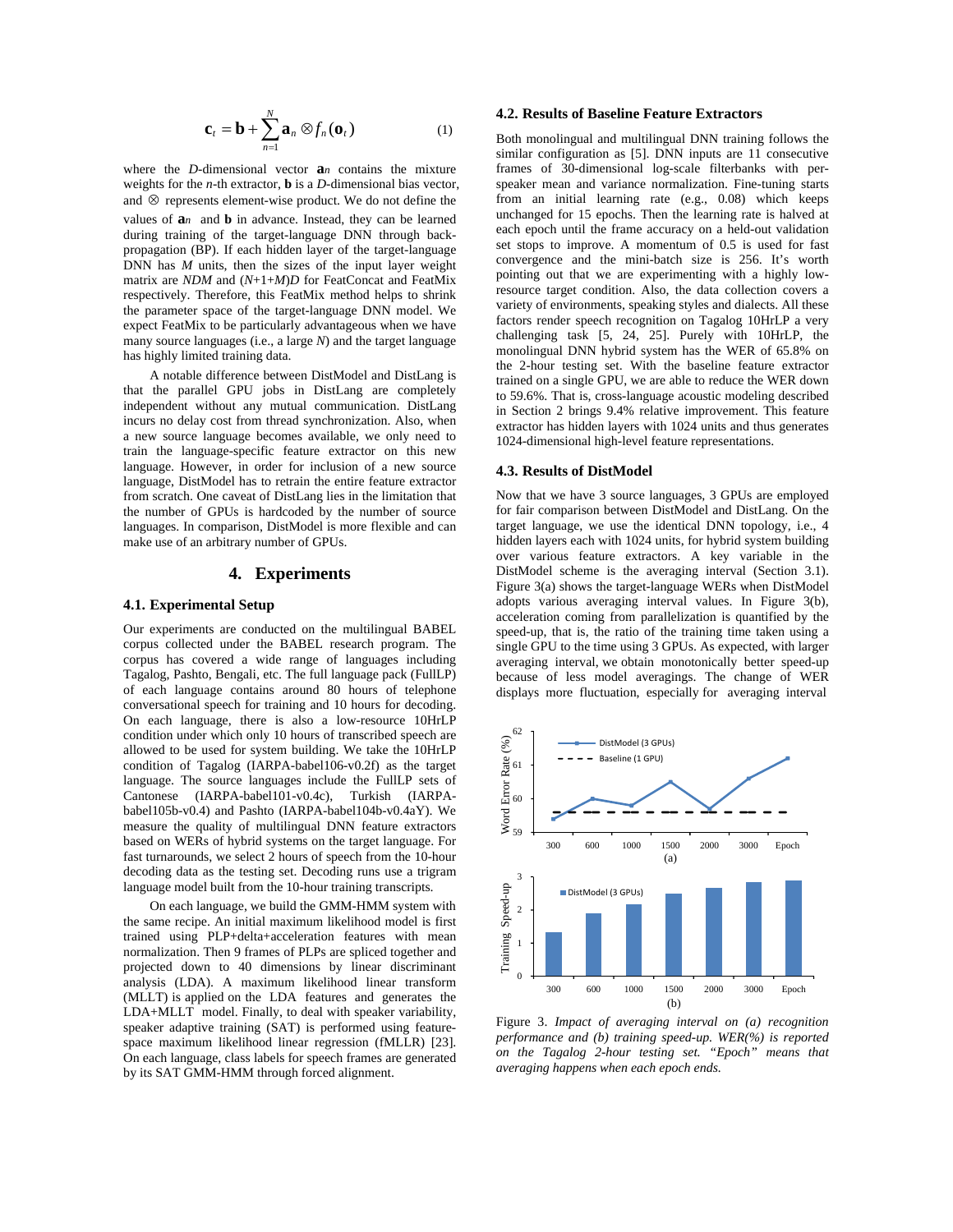below 2000. When averaging interval equals 2000, feature extractor learning with 3 GPUs is  $2.6 \times$  faster than using a single GPU, with the WER of 59.7% on the target language. This corresponds to 0.1% absolute degradation which can be considered negligible given the baseline 59.6%. Continuing to increase averaging interval gives further speed-up but significantly worse WERs. Thus, setting averaging interval to 2000 seems to be a good balance between training efficiency and recognition performance. A contrast experiment is to train the feature extractor with a single GPU and only one third of the data. In this case, we can get perfectly  $3 \times$  speed-up. However, the WER on the target language goes up to 62.2%.

To investigate DistModel more closely, we apply DistModel to the Tagalog FullLP set for the normal monolingual DNN training. The resulting DNN model is used directly for hybrid system decoding, rather than for feature extraction. Table 1 shows that in this scenario, DistModel achieves similar speed-up as for multilingual DNN training. However, WER degradation caused by parallelization becomes more obvious compared with Figure 3. This demonstrates that DistModel is particularly suitable for multilingual feature extractor learning.

#### **4.4. Results of DistLang**

When switching to DistLang, we train the DNN feature extractor on each of the 3 source languages. Since these monolingual extractors are trained independently, this approach has approximately  $3 \times$  speed-up. These extractors can adopt the same hidden layer structure as the multilingual extractors. In this case, feature representations from FeatConcat have the dimension of  $1024 \times 3$ , while FeatMix still generates 1024-dimensional features. An alternative setting is to insert a bottleneck-like layer, which has 341 units, in each monolingual extractor. Then, feature dimensionality of FeatConcat remains consistent with the multilingual extractors. Table 2 compares FeatConcat and FeatMix in terms of WER on the target language. Both FeatConcat and FeatMix perform worse than DistModel. Under the two dimension settings, the FeatConcat method outperforms FeatMix, even though the improvement is minor. We think the reason is that the linear combination in FeatMix limits the power of the transform applied to input features. As discussed in Section 3.2, we expect more gains to be achieved by FeatMix when the target language has even less training data (e.g., only 1 hour).

### **5. Larger-Scale Evaluations**

In this section, we extend DistModel to larger-scale evaluations by adding Tagalog (IARPA-babel106-v0.2f) and Vietnamese (IARPA-babel101-v0.4c) into the source

Table 1. *Performance of DistModel on Tagalog FullLP DNN training. We increase averaging interval from 300 to 3000. Parallelization uses 3 GPUs, and WER(%) is reported on the Tagalog 2-hour testing set.* 

| Method                | $WER(\% )$ | Training speed-up |
|-----------------------|------------|-------------------|
| Single GPU (baseline) | 49.3       |                   |
| $DistModel - 300$     | 50.1       | 1.5               |
| $DistModel - 600$     | 50.5       | 19                |
| DistModel - 1000      | 50.5       | 2.2.              |
| $DistModel - 2000$    | 50.3       | 2.5               |
| $DistModel - 3000$    | 50.8       | 27                |

Table 2. *Comparison of FeatConcat and FeatMix within DistLang. WER(%) is reported on the 2-hour testing set.*

| Method                | Feature dimension | $WER(\%)$ |
|-----------------------|-------------------|-----------|
| DistLang - FeatConcat | 1024              | 61.4      |
| $DistLang - FeatMix$  | 1024              | 61.6      |
| DistLang - FeatConcat | 341               | 60.3      |
| $DistLang - FeatMix$  | 341               | 50 7      |

languages. This finally gives us 460 hours of speech data for feature extractor training. Our target language now is the 10HrLP condition of Bengali (IARPA-babel103b-v0.4b). Also, 2 hours of speech from the Bengali decoding data are selected as the testing set. DistModel adopts the optimal configuration found in Section 4.3. Table 3 shows how DistModel performs when we scale it up to 5 GPUs. We observe consistent acceleration, although the speed-up fails to improve linearly with the number of GPUs. Meanwhile, pooling more GPUs into distributed learning causes WER degradation, which is likely to be mitigated by further optimization (e.g., learning rate, feature dimension) on DistModel.

Table 3. *Performance of DistModel with 5 source languages. Distributed training uses 3, 4 and 5 GPUs respectively. WER(%) is reported on the Bengali 2-hour testing set.* 

| Method                | $WER(\% )$ | Training speed-up |
|-----------------------|------------|-------------------|
| Monolingual DNN       | 72.5       |                   |
| Single GPU (baseline) | 65.7       |                   |
| DistModel with 3 GPUs | 66.2       | 2.4               |
| DistModel with 4 GPUs | 66.7       | 3.1               |
| DistModel with 5 GPUs | 66.8       | 3.4               |

## **6. Acknowledgments**

This work was supported by the Intelligence Advanced Research Projects Activity (IARPA) via Department of Defense U.S. Army Research Laboratory (DoD / ARL) contract number W911NF-12-C-0015. The U.S. Government is authorized to reproduce and distribute reprints for Governmental purposes notwithstanding any copyright annotation thereon. Disclaimer: The views and conclusions contained herein are those of the authors and should not be interpreted as necessarily representing the official policies or endorsements, either expressed or implied, of IARPA, DoD/ARL, or the U.S. Government.

#### **7. Conclusions and Future Work**

In this paper, we present two effective schemes, DistModel and DistLang, to train multilingual DNN feature extractors in a distributed manner. These two strategies distribute computation by models and languages respectively. In our experiments with the BABEL corpus, DistModel is robust to infrequent model averaging and shows nice training speed-up. In comparison, the DistLang scheme is characterized by better acceleration but worse WER on the target language. In our future work, we will further examine FeatConcat and FeatMix by adding more languages as the sources and reducing the target-language training data. Also, we are interested to extend DistModel to deep convolutional networks (DCNs) [26, 27, 28], and study the efficient training of multilingual feature extractors with convolution layers.